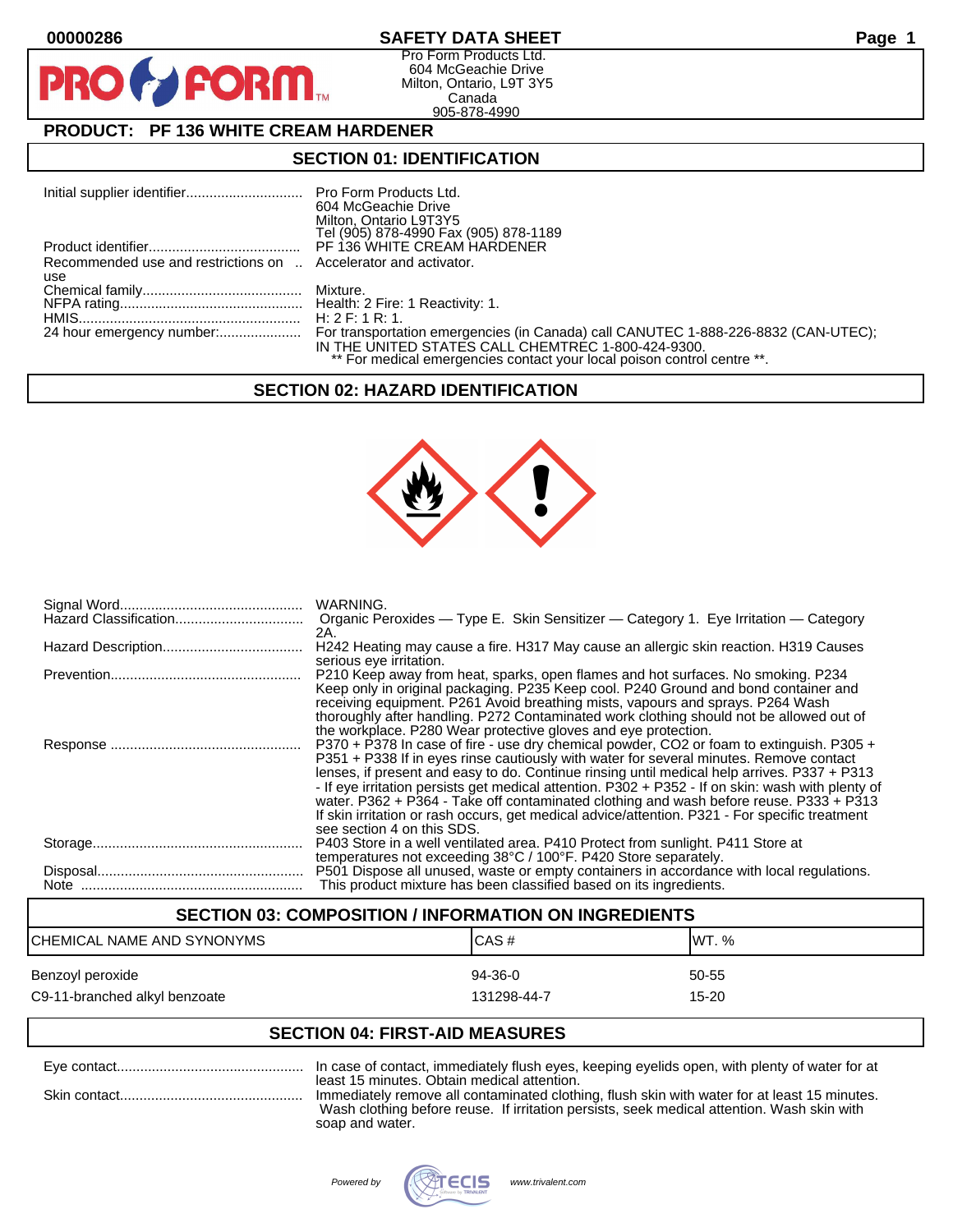**00000286 SAFETY DATA SHEET Page 2**

# **PRODUCT: PF 136 WHITE CREAM HARDENER**

## **SECTION 04: FIRST-AID MEASURES**

|                                                                  | If inhaled, remove to fresh air. If not breathing, give artificial respiration. If breathing is |
|------------------------------------------------------------------|-------------------------------------------------------------------------------------------------|
|                                                                  | difficult, give oxygen, obtain medical attention.                                               |
|                                                                  | Do not induce vomiting. If ingestion is suspected, contact physician or poison control          |
|                                                                  | center immediately. If spontaneous vomiting occurs have victim lean forward with head           |
|                                                                  |                                                                                                 |
|                                                                  | down to prevent aspiration of fluid into the lungs. Never give anything by mouth to an          |
|                                                                  | unconscious person.                                                                             |
|                                                                  | Can cause skin sensitization. Causes serious eye irritation.                                    |
| Most important symptoms and effects,<br>whether acute or delayed |                                                                                                 |
|                                                                  | Treat victims symptomatically. The main hazard from ingestion is aspiration of the liquid       |
|                                                                  |                                                                                                 |
|                                                                  | into the lungs producing chemical pneumonitis. In the event of an incident involving this       |
|                                                                  | product ensure that medical authorities are provided a copy of this safety data sheet.          |
|                                                                  |                                                                                                 |

#### **SECTION 05: FIRE-FIGHTING MEASURES**

| Suitable and unsuitable extinguishing<br>media                                                                     | "Alcohol" foam, CO2, dry chemical. Do not use water in a jet.                                                                                                                                                                                                                                 |
|--------------------------------------------------------------------------------------------------------------------|-----------------------------------------------------------------------------------------------------------------------------------------------------------------------------------------------------------------------------------------------------------------------------------------------|
| Specific hazards arising from the<br>hazardous product, such as the nature of<br>any hazardous combustion products | Thermal decomposition products are toxic. May include: Oxides of carbon (CO, CO2).<br>Emits toxic fumes under fire conditions.                                                                                                                                                                |
| Special protective equipment and<br>precautions for fire-fighters                                                  | Firefighter should be equipped with self-contained breathing apparatus and full protective<br>clothing to protect against potentially toxic and irritating fumes. Cool fire-exposed<br>containers with cold water spray. Heat will cause pressure buildup and may cause<br>explosive rupture. |
| Unusual fire / explosion hazards                                                                                   | Vapours may be heavier than air. May travel long distances along the ground before<br>igniting and flashing back to vapour source. This material is an oxidizer and may increase<br>the intensity of any fire and the possibility of an explosion.                                            |

#### **SECTION 06: ACCIDENTAL RELEASE MEASURES**

 Leak/spill.................................................. Ventilate. Eliminate all sources of ignition. Isolate area and keep unauthorized people away. Do not walk through spilled material. Contain the spill. Prevent runoff into drains, sewers, and other waterways. Absorb with earth, sand, or another dry inert material. Recover spilled material and place in suitable containers for recycling or disposal. Avoid solvent cleaners. Spilled material and water rinses are classified as chemical waste, and must be disposed of in accordance with current local, provincial, state, and federal regulations.

#### **SECTION 07: HANDLING AND STORAGE**

| Precautions for safe handling<br>Conditions for safe storage, including any | Keep away from heat, sparks, and open flame. Do not breathe vapours, mist or dust. Avoid<br>all skin contact and ventilate adequately, otherwise wear an appropriate breathing<br>apparatus. Handle in accordance with good industrial hygiene and safety practices. Always<br>adopt precautionary measures against build-up of static which may arise from appliances,<br>handling and the containers in which product is packed. Handle and open container with<br>care. Employees should wash hands and face before eating or drinking. |
|-----------------------------------------------------------------------------|--------------------------------------------------------------------------------------------------------------------------------------------------------------------------------------------------------------------------------------------------------------------------------------------------------------------------------------------------------------------------------------------------------------------------------------------------------------------------------------------------------------------------------------------|
| incompatibilities                                                           | Keep away from heat, sparks, and open flames. Keep container closed when not in use.<br>Store away from strong oxidizers. Store away from acids.                                                                                                                                                                                                                                                                                                                                                                                           |

## **SECTION 08: EXPOSURE CONTROLS / PERSONAL PROTECTION**

| <b>I</b> INGREDIENTS             | TWA              | <b>ACGIH TLV</b><br><b>STEL</b>                                                                                                                                                                                                                                                                                                                                                                                                                                                                                                                     | <b>OSHA PEL</b><br>PEL | <b>STEL</b>     | <b>NIOSH</b><br>IREL |
|----------------------------------|------------------|-----------------------------------------------------------------------------------------------------------------------------------------------------------------------------------------------------------------------------------------------------------------------------------------------------------------------------------------------------------------------------------------------------------------------------------------------------------------------------------------------------------------------------------------------------|------------------------|-----------------|----------------------|
| Benzoyl peroxide                 | $5 \text{ mg/m}$ | Not Established                                                                                                                                                                                                                                                                                                                                                                                                                                                                                                                                     | $5 \text{ mg/m}$       | Not Established | 5 mg/m3 TWA          |
| C9-11-branched alkyl<br>benzoate | No data          |                                                                                                                                                                                                                                                                                                                                                                                                                                                                                                                                                     |                        |                 |                      |
| Appropriate engineering controls |                  | Local exhaust ventilation is recommended. Wear an appropriate, properly fitted respirator<br>when contaminant levels exceed the recommended exposure limits.<br>Liquid chemical goggles.<br>Chemical resistant gloves.<br>Wear adequate profective clothes.<br>Safety boots per local regulations.<br>Emergency showers and eye wash stations should be available.<br>Provide natural or mechanical ventilation to control exposure levels below airborne<br>exposure limits. Local mechanical exhaust ventilation should be used at sources of air |                        |                 |                      |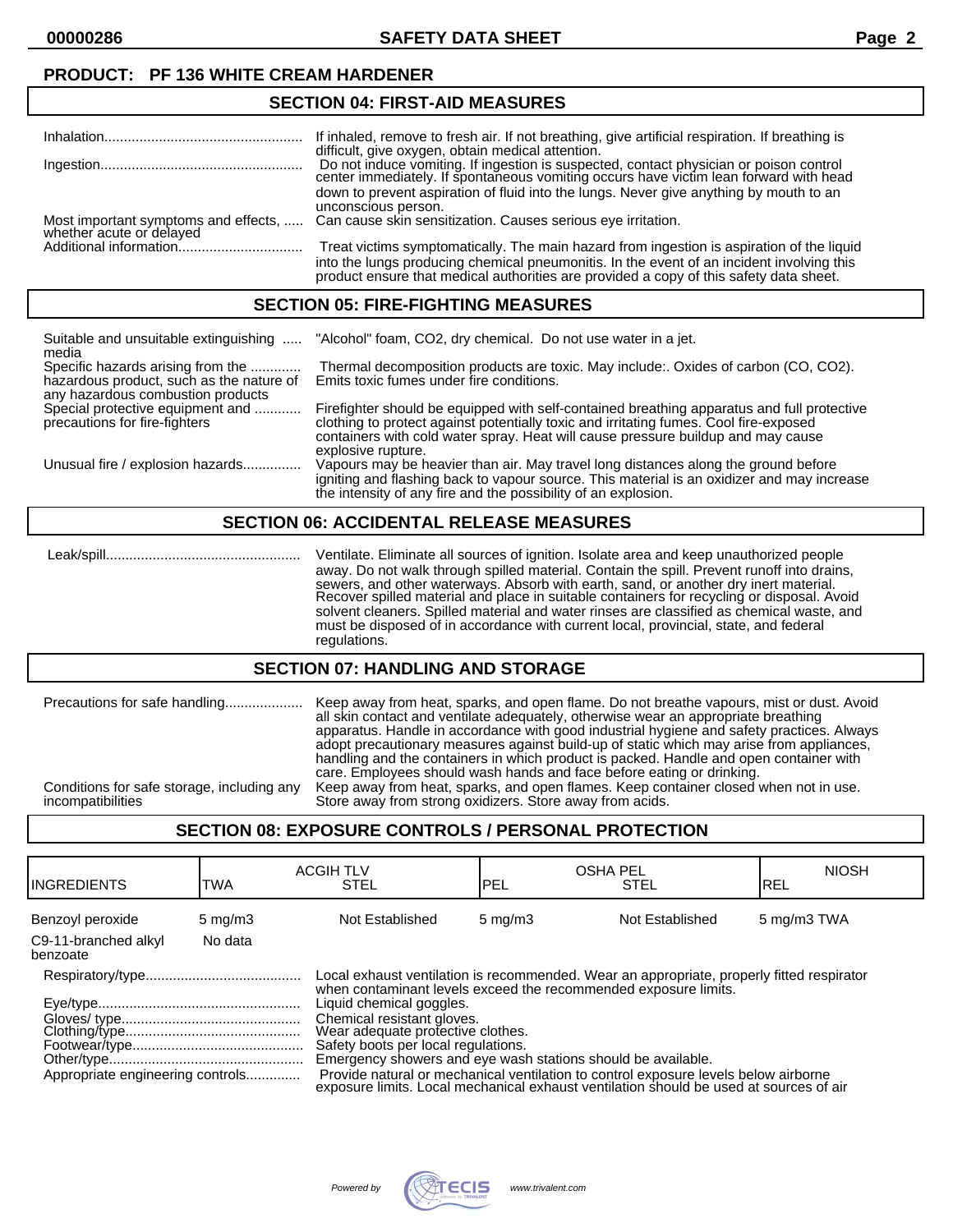#### **PRODUCT: PF 136 WHITE CREAM HARDENER**

#### **SECTION 08: EXPOSURE CONTROLS / PERSONAL PROTECTION**

Appropriate engineering controls.............. contamination, such as open process equipment, or during purging operations, to capture gases and fumes that may be emitted. Standard reference sources regarding industrial ventilation (ie. ACGIH industrial ventilation) should be consulted for guidance about adequate ventilation.

#### **SECTION 09: PHYSICAL AND CHEMICAL PROPERTIES**

| Appearance/Physical state<br>Odour threshold (ppm)<br>pH<br>Melting / Freezing point (deg C)<br>Initial boiling point / boiling range (deg C).<br>Flash point (deg C), method<br>Flammability (solids and gases)<br>Upper flammable limit (% vol)<br>Lower flammable limit (% vol)<br>Vapour pressure (mm Hg)<br>Relative Density (Specific Gravity)<br>Partition coefficient - n-octanol/water<br>Auto ignition temperature (deg C)<br>Decomposition temperature | Paste / solid.<br>Blue/white.<br>No data.<br>Not available.<br>No data.<br>No data.<br>No data.<br>94.<br>No data.<br>Not applicable.<br>No data.<br>No data.<br>No data.<br>No data.<br>1.2.<br>10.<br>No data.<br>Not available.<br>Not available.<br>Not available.<br>Not available. |
|-------------------------------------------------------------------------------------------------------------------------------------------------------------------------------------------------------------------------------------------------------------------------------------------------------------------------------------------------------------------------------------------------------------------------------------------------------------------|------------------------------------------------------------------------------------------------------------------------------------------------------------------------------------------------------------------------------------------------------------------------------------------|
|                                                                                                                                                                                                                                                                                                                                                                                                                                                                   | 2.3 lbs/USG.                                                                                                                                                                                                                                                                             |

## **SECTION 10: STABILITY AND REACTIVITY**

| Possibility of hazardous reactions                      |
|---------------------------------------------------------|
| Conditions to avoid, including static                   |
| discharge, shock or vibration<br>Incompatible materails |
|                                                         |
| the consideration of a second contribution and changes. |

Stable at normal temperatures and pressures. Reactivity .................................................. Hazardous polymerization will not occur. Avoid heat, sparks and flames. Hazardous polymerization will not occur. Avoid heat, spark, open flames.

Strong oxidizing agents. Acids.

Hazardous decomposition products.......... No hazardous decomposition products when stored and handled correctly. See hazardous combustion products section 5.

# **SECTION 11: TOXICOLOGICAL INFORMATION**

| IINGREDIENTS                                                      |                                                                                                                                                                                                                                               | ILC50                        | LD50                   |
|-------------------------------------------------------------------|-----------------------------------------------------------------------------------------------------------------------------------------------------------------------------------------------------------------------------------------------|------------------------------|------------------------|
| Benzoyl peroxide                                                  |                                                                                                                                                                                                                                               | $>24.3$ mg/L (4 hr., vapour) | 7710 mg/kg (Rat, Oral) |
| C9-11-branched alkyl benzoate                                     |                                                                                                                                                                                                                                               | Not available                | Not available          |
| Effects of acute exposure                                         | Eye contact. Skin contact. Ingestion. Inhalation.<br>Causes serious eye irritation. Contact with paste may result in irritation, redness, tearing,<br>and blurred vision. May cause sensitization by skin contact. May cause skin irritation. |                              |                        |
| Effects of chronic exposure<br>Sensitizing capability of material | Prolonged or repeated skin contact may cause drying or cracking of skin.<br>This product is not listed by NTP, IARC or regulated as a carcinogen by OSHA.<br>No data.<br>May cause sensitization by skin contact.                             |                              |                        |

#### **SECTION 12: ECOLOGICAL INFORMATION**

Environmental........................................... Do not allow to enter waters, waste water or soil. This material meets the definition of a marine pollutant.

Other adverse effects Persistence and degradability......................... Not available.

## **SECTION 13: DISPOSAL CONSIDERATIONS**

Information on safe handling for disposal . Empty containers must be handled with care due to product residue. Dispose of as an and methods of disposal, including any industrial waste in a manner acceptable to good waste management practice and in contaminated packaging accordance with applicable local, provincial/State or federal regulations.